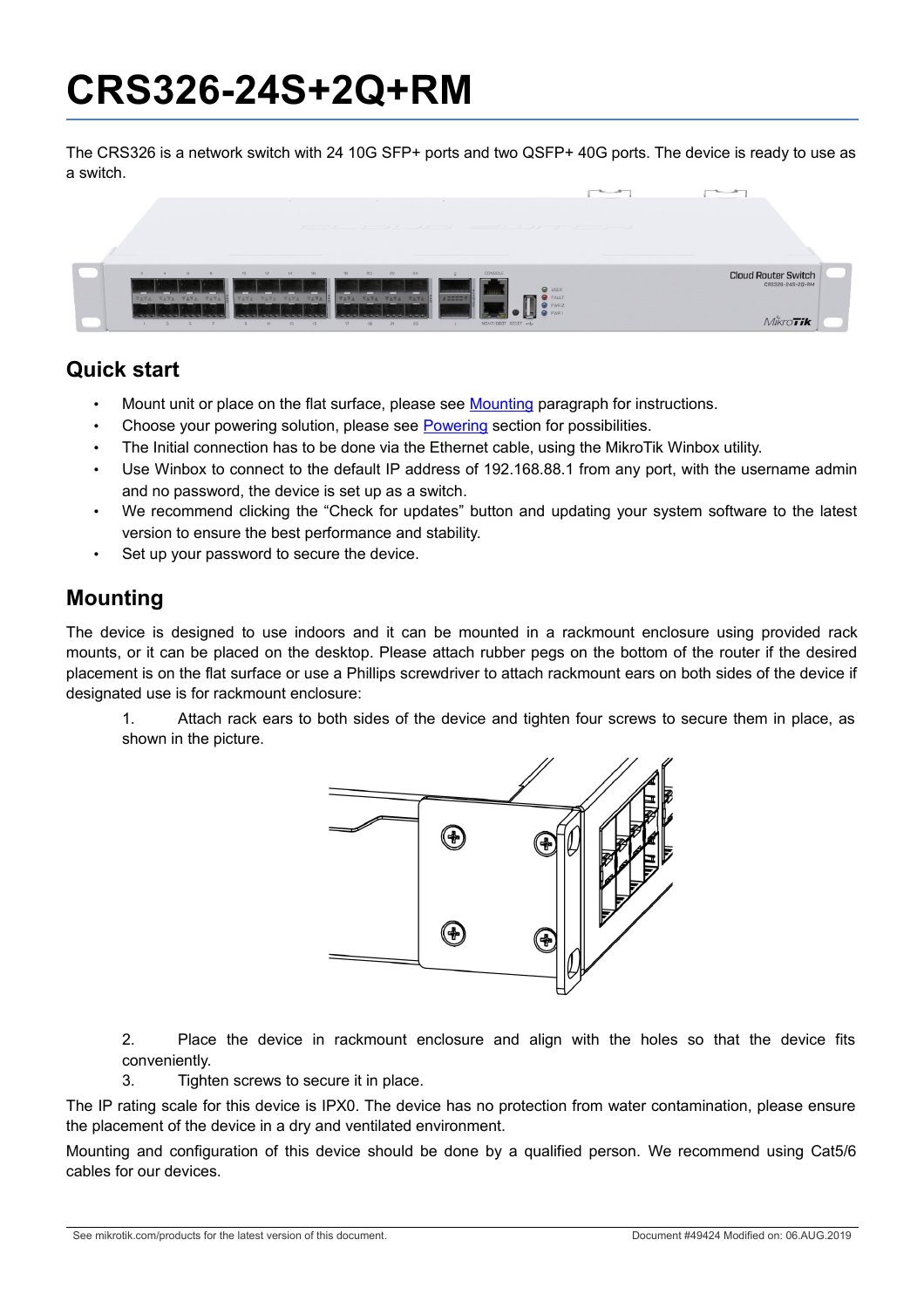#### <span id="page-1-0"></span>**Powering**

The device accepts powering from two inputs of 100 – 240 V AC  $\sim$ . The power consumption of this device under maximum load is up to 42 W. With attachments up to 69 W.

#### **Booting process**

The device supports booting RouterOS (for complete routing and switching configuration) or SwOS (for only using as a switch). By default, the device will boot RouterOS, but you can reboot into the other operating system in the following ways:

- From SwOS: In the System menu, click "Boot RouterOS" button on the bottom of the page.
- From RouterOS: in the System, RouterBOARD menu, click "Settings" and there select "Boot OS".

It is also possible to select the OS and configure other boot settings via the serial console menu.

#### **Configuration**

Serial console for configuration is an RS-232 serial port, set by default to 115200 bit/s, 8 data bits, 1 stop bit, no parity. Standard RJ45 to COM cable can be used. To find detailed serial console configuration and pinout please visit serial console section in our wiki pages here: [https://wiki.mikrotik.com/wiki/Manual:System/Serial\\_Console](https://wiki.mikrotik.com/wiki/Manual:System/Serial_Console%20)

RouterOS and SwOS include many configuration options in addition to what is described in this document. We suggest starting here to get yourself accustomed to the possibilities: [http://mt.lv/help.](http://mt.lv/help) In case the IP connection is not available, the Winbox tool [\(http://mt.lv/winbox\)](http://mt.lv/winbox) can be used to connect to the MAC address of the device.

#### **Extension slots and ports**

- Twenty four 10G SFP+ ports.
- Two 40G QSFP+ ports.
- 1x RJ45 console port (set at 115200bits/s, 8 data bits, 1 stop bit no parity).
- 1x 10/100Mbit Ethernet port for management access.
- USB type-A port.
- Three cooling fans with automatic speed control.
- Two integrated power supply units with AC  $\sim$  inputs for redundancy.

Please visit wiki pages for MikroTik SFP module compatibility and configuration table: [https://wiki.mikrotik.com/wiki/MikroTik\\_SFP\\_module\\_compatibility\\_table](https://wiki.mikrotik.com/wiki/MikroTik_SFP_module_compatibility_table)

#### **Reset button**

The RouterBOOT reset button has the following functions. Press the button and apply the power, then:

- Release the button when green LED starts flashing, to reset RouterOS configuration to defaults.
- Release the button when the LED turns solid green to clear all configuration and defaults.
- Release the button after LED is no longer lit (~20 seconds) to cause a device to look for Netinstall servers (required for reinstalling RouterOS over the network).

Regardless of the above option used, the system will load the backup RouterBOOT loader if the button is pressed before power is applied to the device. Useful for RouterBOOT debugging and recovery.

#### **Accessories**

Package includes the following accessories that come with the device:

- K-10 Fastening set for rackmount case.
- White rackmount bracket  $-2$  pcs.
- EU/US power cord,  $AC \sim D03+QT3$  H05VV-F 3x0.75mm2, 1.83m RoHS 2 pcs.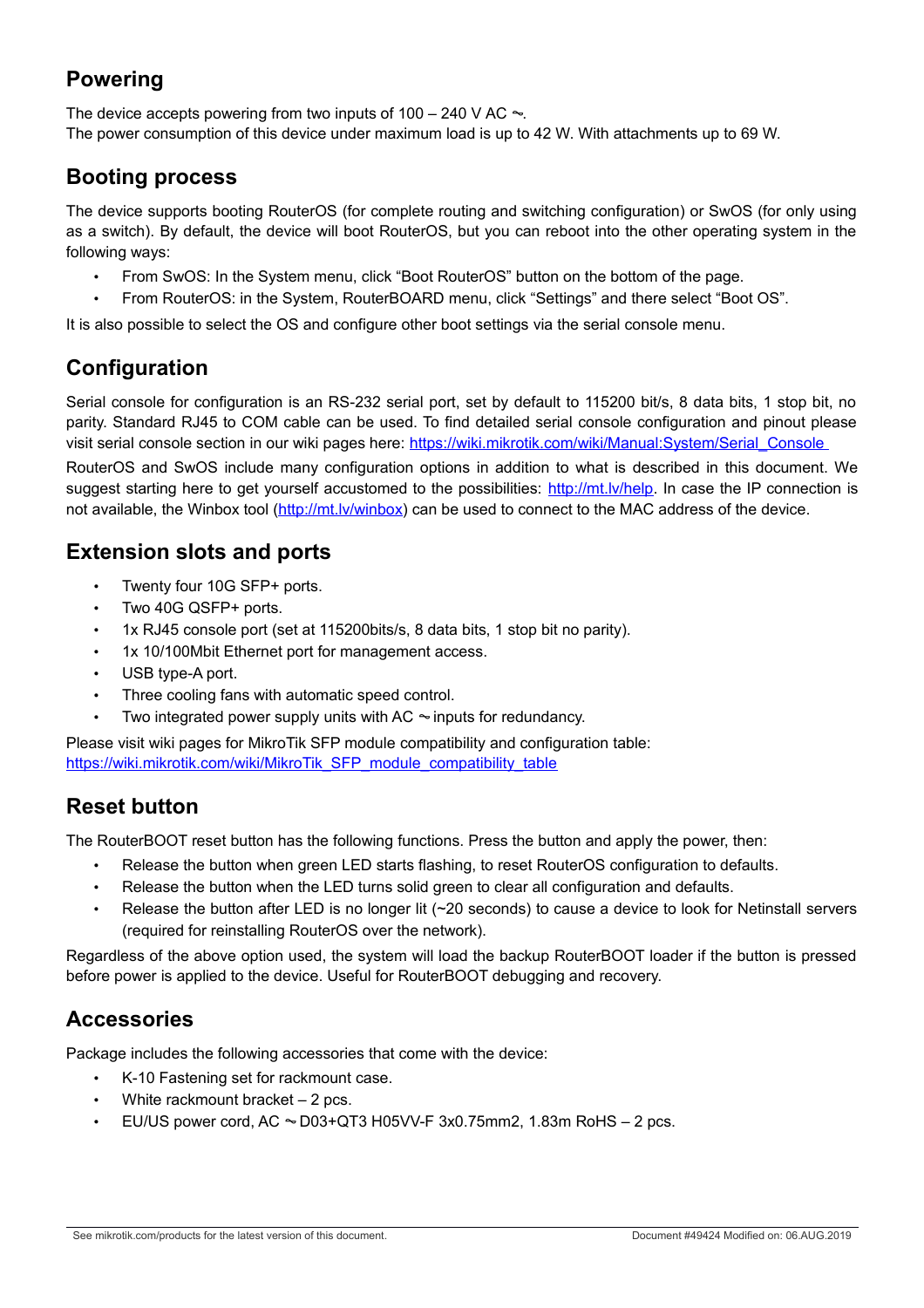#### **Specifications**

For more information about this product, specification and pictures please visit our web page: https://mikrotik.com/product/crs326\_24s\_2q\_rm

#### **Operating system support**

The device supports dual boot SwOS software version 2.9 and RouterOS v6. The specific factory-installed version number is indicated in the RouterOS menu /system resource. Other operating systems have not been tested.

#### **Safety Notice**

Electric shock hazard. This equipment is to be serviced by trained personnel only.



#### **MikroTik mobile app**

Use the MikroTik smartphone app to configure your router in the field, or to apply the most basic initial settings for your MikroTik home access point. Scan QR code and choose your preferred OS.

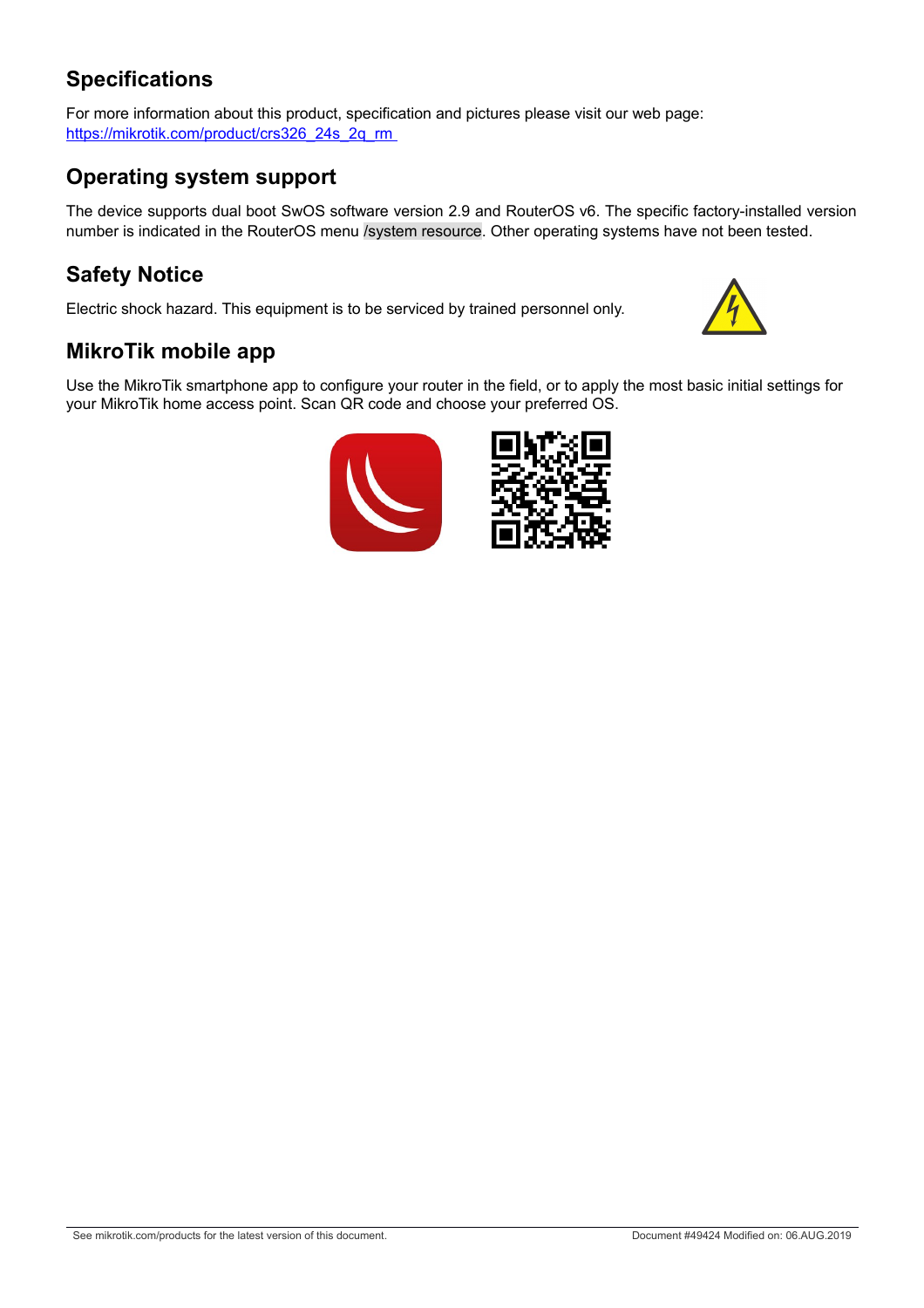#### **Federal Communication Commission Interference Statement**

This equipment has been tested and found to comply with the limits for a Class B digital device, pursuant to Part 15 of the FCC Rules. These limits are designed to provide reasonable protection against harmful interference in a residential installation.

This equipment generates, uses and can radiate radio frequency energy and, if not installed and used in accordance with the instructions, may cause harmful interference to radio communications. However, there is no guarantee that interference will not occur in a particular installation. If this equipment does cause harmful interference to radio or television reception, which can be determined by turning the equipment off and on, the user is encouraged to try to correct the interference by one of the following measures:

- Reorient or relocate the receiving antenna.
- Increase the separation between the equipment and receiver.
- Connect the equipment into an outlet on a circuit different from that to which the receiver is connected.
- Consult the dealer or an experienced radio/TV technician for help.

FCC Caution: Any changes or modifications not expressly approved by the party responsible for compliance could void the user's authority to operate this equipment.

This device complies with Part 15 of the FCC Rules. Operation is subject to the following two conditions: (1) This device may not cause harmful interference, and (2) this device must accept any interference received, including interference that may cause undesired operation.

Note: This unit was tested with shielded cables on the peripheral devices. Shielded cables must be used with the unit to ensure compliance.

#### **Industry Canada**

This device complies with Industry Canada licence-exempt RSS standard(s). Operation is subject to the following two conditions: (1) this device may not cause interference, and (2) this device must accept any interference, including interference that may cause undesired operation of the device.

Le présent appareil est conforme aux CNR d'Industrie Canada applicables aux appareils radio exempts de licence. L'exploitation est autorisée aux deux conditions suivantes: (1) l'appareil ne doit pas produire de brouillage, et (2) l'utilisateur de l'appareil doit accepter tout brouillage radioélectrique subi, même si le brouillage est susceptible d'en compromettre le fonctionnement.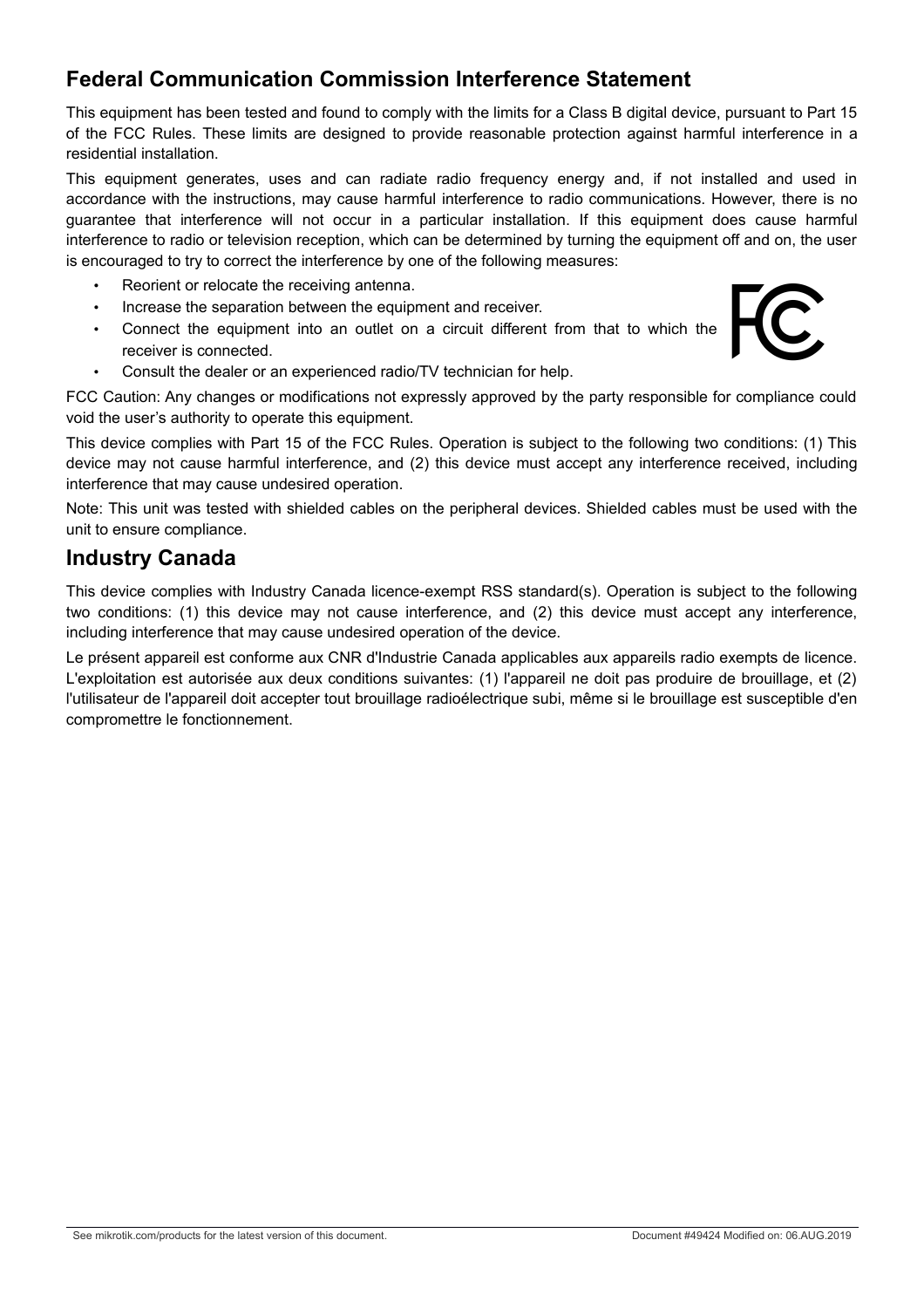### **CE Declaration of Conformity**

Manufacturer: Mikrotikls SIA, Brivibas gatve 214i Riga, Latvia, LV1039.

|     | raharaotaron. mintrotinto Oli t, Dirvibao gatvo 21 in ruga, Latvia,                                                                                                                                                                                 |
|-----|-----------------------------------------------------------------------------------------------------------------------------------------------------------------------------------------------------------------------------------------------------|
|     | ВG С настоящото Mikrotīkls SIA декларира, че този тип радиосъоръжение RouterBOARD е в съответствие с Директива 2014/53/EC.                                                                                                                          |
|     | Цялостният текст на ЕС декларацията за съответствие може да се намери на следния интернет адрес: https://mikrotik.com/products                                                                                                                      |
|     | CS∏ímto Mikrotīkls SIA prohlašuje, že typ rádiového zařízení RouterBOARD je v souladu se směrnicí 2014/53/EU. Úplné znění EU prohlášení o                                                                                                           |
|     | shodě je k dispozici na této internetové adrese: https://mikrotik.com/products                                                                                                                                                                      |
|     | DA Hermed erklærer Mikrotīkls SIA, at radioudstyrstypen RouterBOARD er i overensstemmelse med direktiv 2014/53/EU. EU-                                                                                                                              |
|     | overensstemmelseserklæringens fulde tekst kan findes på følgende internetadresse: https://mikrotik.com/products                                                                                                                                     |
|     | DE Hiermit erklärt Mikrotīkls SIA, dass der Funkanlagentyp RouterBOARD der Richtlinie 2014/53/EU entspricht. Der vollständige Text der EU-                                                                                                          |
|     | Konformitätserklärung ist unter der folgenden Internetadresse verfügbar: https://mikrotik.com/products                                                                                                                                              |
|     | EL Με την παρούσα ο/η Mikrotīkls SIA , δηλώνει ότι ο ραδιοεξοπλισμός RouterBOARD πληροί την οδηγία 2014/53/ΕΕ. Το πλήρες κείμενο της                                                                                                                |
|     | δήλωσης συμμόρφωσης ΕΕ διατίθεται στην ακόλουθη ιστοσελίδα στο διαδίκτυο: https://mikrotik.com/products                                                                                                                                             |
|     | EN Hereby, Mikrotīkls SIA declares that the radio equipment type RouterBOARD is in compliance with Directive 2014/53/EU. The full text of the                                                                                                       |
|     | EU declaration of conformity is available at the following internet address: https://mikrotik.com/products                                                                                                                                          |
|     | ES Por la presente, Mikrotīkls SIA declara que el tipo de equipo radioeléctrico RouterBOARD es conforme con la Directiva 2014/53/UE. El texto                                                                                                       |
|     | completo de la declaración UE de conformidad está disponible en la dirección Internet siguiente: https://mikrotik.com/products                                                                                                                      |
|     | Käesolevaga deklareerib Mikrotīkls SIA, et käesolev raadioseadme tüüp RouterBOARD vastab direktiivi 2014/53/EL nõuetele. ELi                                                                                                                        |
|     | vastavusdeklaratsiooni täielik tekst on kättesaadav järgmisel internetiaadressil: https://mikrotik.com/products                                                                                                                                     |
| Fī  | Mikrotīkls SIA vakuuttaa, että radiolaitetyyppi RouterBOARD on direktiivin 2014/53/EU mukainen. EU-vaatimustenmukaisuusvakuutuksen                                                                                                                  |
|     | täysimittainen teksti on saatavilla seuraavassa internetosoitteessa: https://mikrotik.com/products                                                                                                                                                  |
|     | FR Le soussigné, Mikrotīkls SIA, déclare que l'équipement radioélectrique du type RouterBOARD est conforme à la directive 2014/53/UE. Le                                                                                                            |
|     | texte complet de la déclaration UE de conformité est disponible à l'adresse internet suivante: https://mikrotik.com/products                                                                                                                        |
|     | HR Mikrotīkls SIA ovime izjavljuje da je radijska oprema tipa RouterBOARD u skladu s Direktivom 2014/53/EU. Cjeloviti tekst EU izjave o                                                                                                             |
|     | sukladnosti dostupan je na sljedećoj internetskoj adresi: https://mikrotik.com/products                                                                                                                                                             |
|     | HU Mikrotīkls SIA igazolja, hogy a RouterBOARD típusú rádióberendezés megfelel a 2014/53/EU irányelvnek. Az EU-megfelelőségi nyilatkozat                                                                                                            |
|     | teljes szövege elérhető a következő internetes címen: https://mikrotik.com/products                                                                                                                                                                 |
| lιτ | Il fabbricante, Mikrotīkls SIA, dichiara che il tipo di apparecchiatura radio RouterBOARD è conforme alla direttiva 2014/53/UE. Il testo                                                                                                            |
|     | completo della dichiarazione di conformità UE è disponibile al seguente indirizzo Internet: https://mikrotik.com/products                                                                                                                           |
| IS  | Hér með lýsir Mikrotīkls SIA yfir því að RouterBOARD er í samræmi við grunnkröfur og aðrar kröfur, sem gerðar eru í tilskipun 2014/53/EU.<br>Fullur texti ESB samræmisyfirlýsing er að finna á eftirfarandi netfangi: https://mikrotik.com/products |
|     | Aš, Mikrotīkls SIA, patvirtinu, kad radijo įrenginių tipas RouterBOARD atitinka Direktyvą 2014/53/ES. Visas ES atitikties deklaracijos tekstas                                                                                                      |
|     | prieinamas šiuo interneto adresu: https://mikrotik.com/products                                                                                                                                                                                     |
|     | Ar šo Mikrotīkls SIA deklarē, ka radioiekārta RouterBOARD atbilst Direktīvai 2014/53/ES. Pilns ES atbilstības deklarācijas teksts ir pieejams                                                                                                       |
|     | šādā interneta vietnē: https://mikrotik.com/products                                                                                                                                                                                                |
|     | MT B'dan, Mikrotīkls SIA, niddikjara li dan it-tip ta' tagħmir tar-radju RouterBOARD huwa konformi mad-Direttiva 2014/53/UE. It-test kollu tad-                                                                                                     |
|     | dikjarazzjoni ta' konformità tal-UE huwa disponibbli f'dan l-indirizz tal-Internet li ġej: https://mikrotik.com/products                                                                                                                            |
|     | NL Hierbij verklaar ik, Mikrotīkls SIA , dat het type radioapparatuur RouterBOARD conform is met Richtlijn 2014/53/EU. De volledige tekst van                                                                                                       |
|     | de EU-conformiteitsverklaring kan worden geraadpleegd op het volgende internetadres: https://mikrotik.com/products                                                                                                                                  |
|     | NOMikrotīkls SIA erklærer herved at utstyret RouterBOARD er i samsvar med de grunnleggende krav og øvrige relevante krav i direktiv                                                                                                                 |
|     | 2014/53/EU. Den fulle teksten til EU-samsvarserklæringen er tilgjengelig på følgende internettadresse: https://mikrotik.com/products                                                                                                                |
|     | PL Mikrotīkls SIA niniejszym oświadcza, że typ urządzenia radiowego RouterBOARD jest zgodny z dyrektywą 2014/53/UE. Pełny tekst                                                                                                                     |
|     | deklaracji zgodności UE jest dostępny pod następującym adresem internetowym: https://mikrotik.com/products                                                                                                                                          |
| lРТ | O(a) abaixo assinado(a) Mikrotīkls SIA declara que o presente tipo de equipamento de rádio RouterBOARD está em conformidade com a                                                                                                                   |
|     | Diretiva 2014/53/UE. O texto integral da declaração de conformidade está disponível no seguinte endereço de Internet:                                                                                                                               |
|     | https://mikrotik.com/products                                                                                                                                                                                                                       |
|     | ROPrin prezenta, Mikrotīkls SIA declară că tipul de echipamente radio RouterBOARD este în conformitate cu Directiva 2014/53/UE. Textul                                                                                                              |
|     | integral al declarației UE de conformitate este disponibil la următoarea adresă internet: https://mikrotik.com/products                                                                                                                             |
|     | SK Mikrotīkls SIA týmto vyhlasuje, že rádiové zariadenie typu RouterBOARD je v súlade so smernicou 2014/53/EÚ. Úplné EÚ vyhlásenie o                                                                                                                |
|     | zhode je k dispozícii na tejto internetovej adrese: https://mikrotik.com/products                                                                                                                                                                   |
|     | SL Mikrotīkls SIA potrjuje, da je tip radijske opreme RouterBOARD skladen z Direktivo 2014/53/EU. Celotno besedilo izjave EU o skladnosti je                                                                                                        |
|     | na voljo na naslednjem spletnem naslovu: https://mikrotik.com/products                                                                                                                                                                              |
|     | SV Härmed försäkrar Mikrotīkls SIA att denna typ av radioutrustning RouterBOARD överensstämmer med direktiv 2014/53/EU. Den fullständiga                                                                                                            |
|     | texten till EU-försäkran om överensstämmelse finns på följande webbadress: https://mikrotik.com/products                                                                                                                                            |

*Note. Information contained here is subject to change. Please visit the product page on [www.mikrotik.com](http://www.mikrotik.com/) for the most up to date version of this document.*

# **EAC**